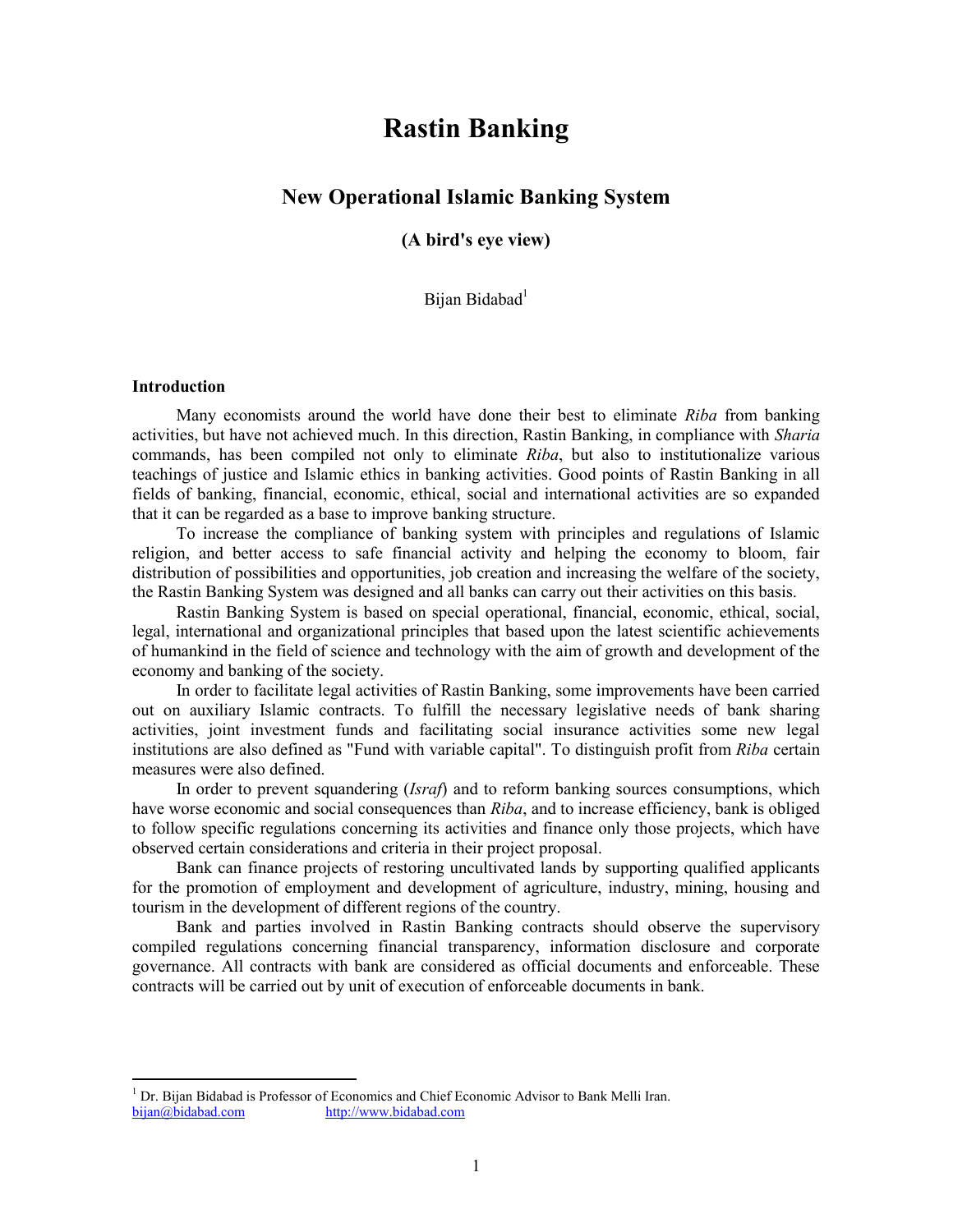#### **Rastin PLS Banking**

In Rastin PLS banking as the main subsection of Rastin Banking, on behalf of the depositor, bank finances entrepreneur for investment according to compiled regulations and at the end project, the entrepreneur will distribute the profit/loss of the project in proportion to capital and duration of using that capital with the depositor.

#### **Rastin PLS Base System**

Rastin PLS Base system refers to the main process and general regulations of Rastin Profit and Loss Sharing (PLS) Banking system. On request and on behalf of the depositor, bank invests his fund in one of Rastin PLS products and instead, gives Rastin Certificate of the selected project to him and allocates his fund to selected project of the entrepreneur; and supervises the implementation and execution of the project. In the end, after deducting its own commission, bank divides the profit/loss (if any) among engaged sides (depositors and entrepreneur). The bank is the agent of the depositor, and is responsible for observing his rights (depositor). He must use all his expertise to reach this end.

Fixed profit rate is eliminated in Rastin PLS banking and the return rate is calculated according to the real return of capital in the real economy. Most of the regulations of Rastin PLS Base system are extended to its financial subsystems. This system has its own organization, structure and working process.

#### **Rastin PLS Financial Subsystems**

Rastin PLS financial subsystems refer to specific financing methods or services in Rastin PLS Banking. These subsystems work under general regulations of Rastin PLS Base system:

- 1. Joalah Financial Sharing (JFS): is a method in which, bank finances entrepreneur (producer) from depositor's resources or the provided sources by the buyer.
- 2. *Mudarabah* Financial Sharing (MFS): is a kind of *mudarabah* under Rastin PLS banking in which bank introduces the entrepreneur project proposal in the field of trade or transaction of commodities (commerce) to depositors.
- 3. Installment Financial Sharing (IFS): in IFS, the installer (depositor) will finance a portion of the needed fund of the entrepreneur through the bank for a certain period of time (amortization period). The entrepreneur will pay back his share by installments and will own the total property of the project and IFS ends.
- 4. Rent Financial Sharing (RFS): entrepreneur temporarily donates the ownership of a part of his productive asset (assets of an operating firm), rental asset (those assets, which can be let) or dead asset (non-operating or suspended firms or uncultivated lands assets) to depositor who finances him but keeps it as mortgage. Then pays back the fund received from the yields of the asset proportional to depositor's share to depositor at the end of the contract, or periodically. The original deposit of depositor will be given back to him after the end of the project. The profit of the project will be given to depositor periodically or in a lump.
- 5. Bail Financial Sharing (BFS): is the application of deposit of depositor by the entrepreneur to produce a defined commodity and delivering the commodity or paying back its value in future specific time.
- 6. Rastin Group Funding (RGF): is collecting of deposits of specific depositors for a specific beneficial project under the regulations of Rastin Banking.
- 7. Rastin Personal Security (RPS): to create competitive conditions and to increase the efficiency of social security insurance and diminishing antitrust of social security systems and pension funds, private and public pension funds are established according to Rastin Banking regulations. People and firms can allocate a portion of their obligatory (or optional) insurance premium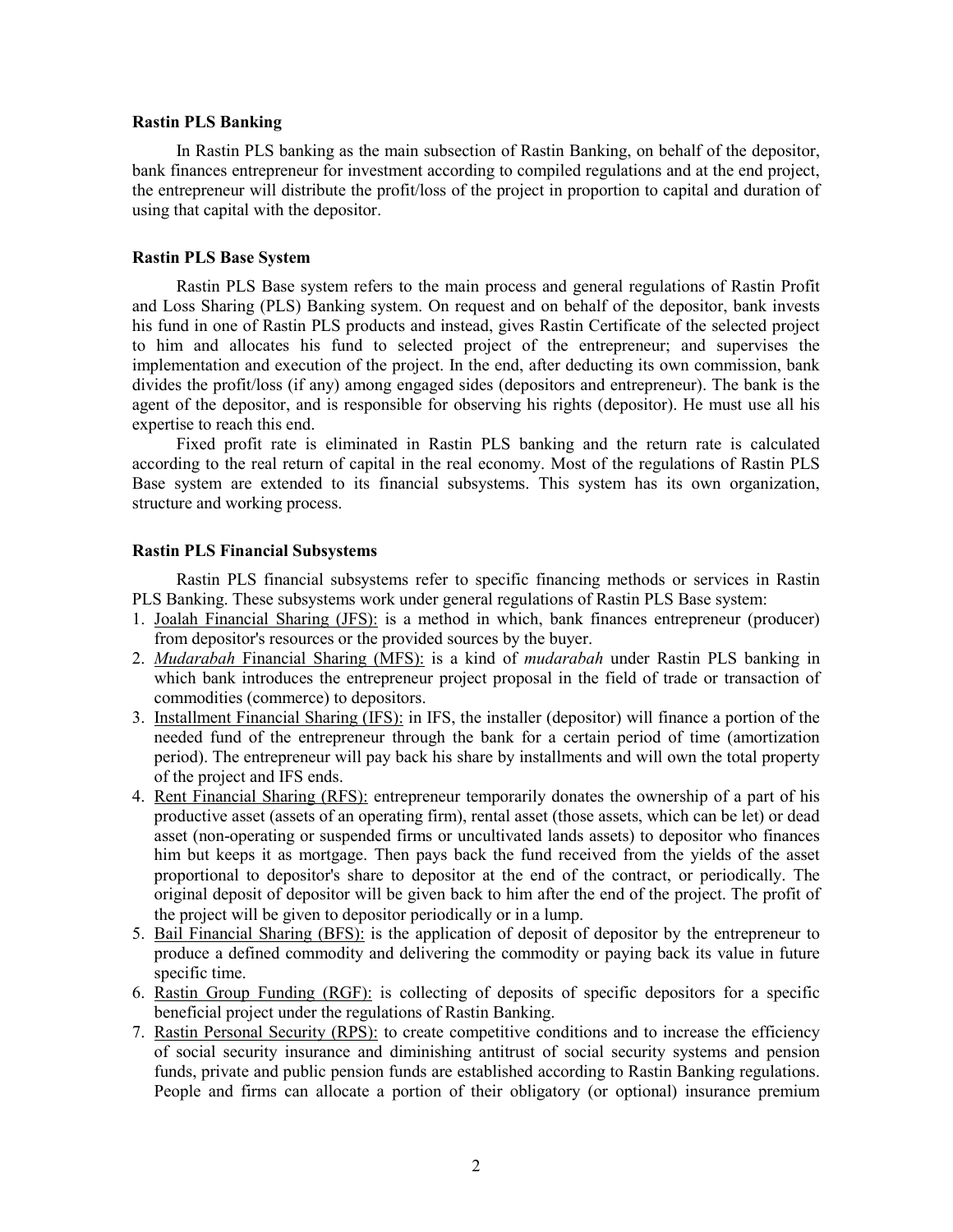payments (for himself or his employees) for social security to the funds that operate under Rastin Personal Security (RPS) and enjoy its benefits. Therefore, they will be exempted from obligatory insurance premium payments equal to the payment they have paid to these funds.

- 8. Rastin Social Takaful (RST): benevolent people can deposit their funds at banks for charity purposes, and bank will be allowed to pay profit (or the principal as well) of deposit to needy people, in the form of a loan or non-returnable payments (according to the depositor request).
- 9. Sponsor Crowd Funding (SCF): is the process of collecting non-returnable funds for a specific protective goal of entrepreneur through the bank via social networks.
- 10.Peer to Peer Loan (PPL): is the process of collecting funds for loan-financing the entrepreneur through the bank and via social networks.
- 11.Rastin Swap Bond (RSB): is based upon *Mubadalah* (swap) contract between *Mobadil* (swapper) and *Motebadil* (swapee) in which the durations and substances of swaps are equal for first and second swaps. *Motebadil* (swapee) issues the bond and owes to *Mobadil* equal to the nominal value of bond; and should pay this amount (*badal*) to *Mobadil* (swapper) at maturity. The issuer (*Motebadil*) is obliged to give the *mobaadal* for the same amount and period as *badal*  to *mobadil*. He can choose a combination of amount and period that the multiplication of amount by the period of *mobaddal* be equal to that of *badal*. At second maturity, *mobadil* is committed to returning *mobaddal* to *motebadil*.

No interest rate is involved in these bonds and they are of four kinds: Central Bank Rastin Swap Bond, Treasury Rastin Swap Bond, Bank Rastin Swap Bond, and Commercial Rastin Swap Bond. They can be in domestic money or foreign exchange.

- 12.Rastin Swap Deposit (RSD): is a new banking deposit account, which is interest-free and is based on Swap Contract in Rastin Banking. In this depositing by opening the deposit, the depositor is entitled to use interest-free loan to the amount and duration that his resources have been being deposited and then return the money back to the bank.
- 13.Rastin Swap Card (RSC): is a bankcard, and has no interest rate and is issued based on the Swap Contract in Rastin Banking. In Rastin Swap Card there are two periods. In the first period, card issuer lends money to card holder; and in the second period borrows money from cardholder instead. At the first stage card-issuer credits a certain amount of money for specific time duration to the card of cardholder and requests the cardholder to deposit the same amount for the same period at the end of the cited time duration (first maturity) in the issuer's deposit account.

### **Rastin Certificates**

Rastin Certificates are a collection of designed certificates in Rastin PLS Banking Base system and its financial subsystems. These certificates can be anonymous or named papers, which are transferable and negotiable online through the website of the bank and are issued with a nominal price and for a certain period. The owners of these certificates share the results of the project proportional to nominal price and participation period of the certificate.

Various Rastin Certificates and their characteristics according to the kind of participation in the PLS Base system or its financial subsystems regarding the type of project and the asset used as:

- · PLS Base: *Musharakah* (Participation) and *Pazireh* (Subscripted) Certificates.
- · JFS: Future Certificate.
- · MFS: *Mudarabah* and Periodic *Mudarabah* Certificates.
- · IFS: Ordinary *Mughasatah* (installment), Rental *Mughasatah* and *Musharakah Mughasatah* Certificates.
- · RFS: Mortgage Sharing, Periodic Mortgage Sharing, Mortgage *Mudarabah* (commerce), Periodic Mortgage *Mudarabah*, Mortgage *Muzaraah* (cultivating), Periodic *Muzaraah*, Mortgage *Mugharasah* (planting), Periodic Mortgage *Mugharasah*, Mortgage *Musaghah* (irrigation), Periodic Mortgage *Musaghah*, Mortgage *Istisna* (industrial/manufacturing), Periodic Mortgage *Istisna* and Rental Certificates.